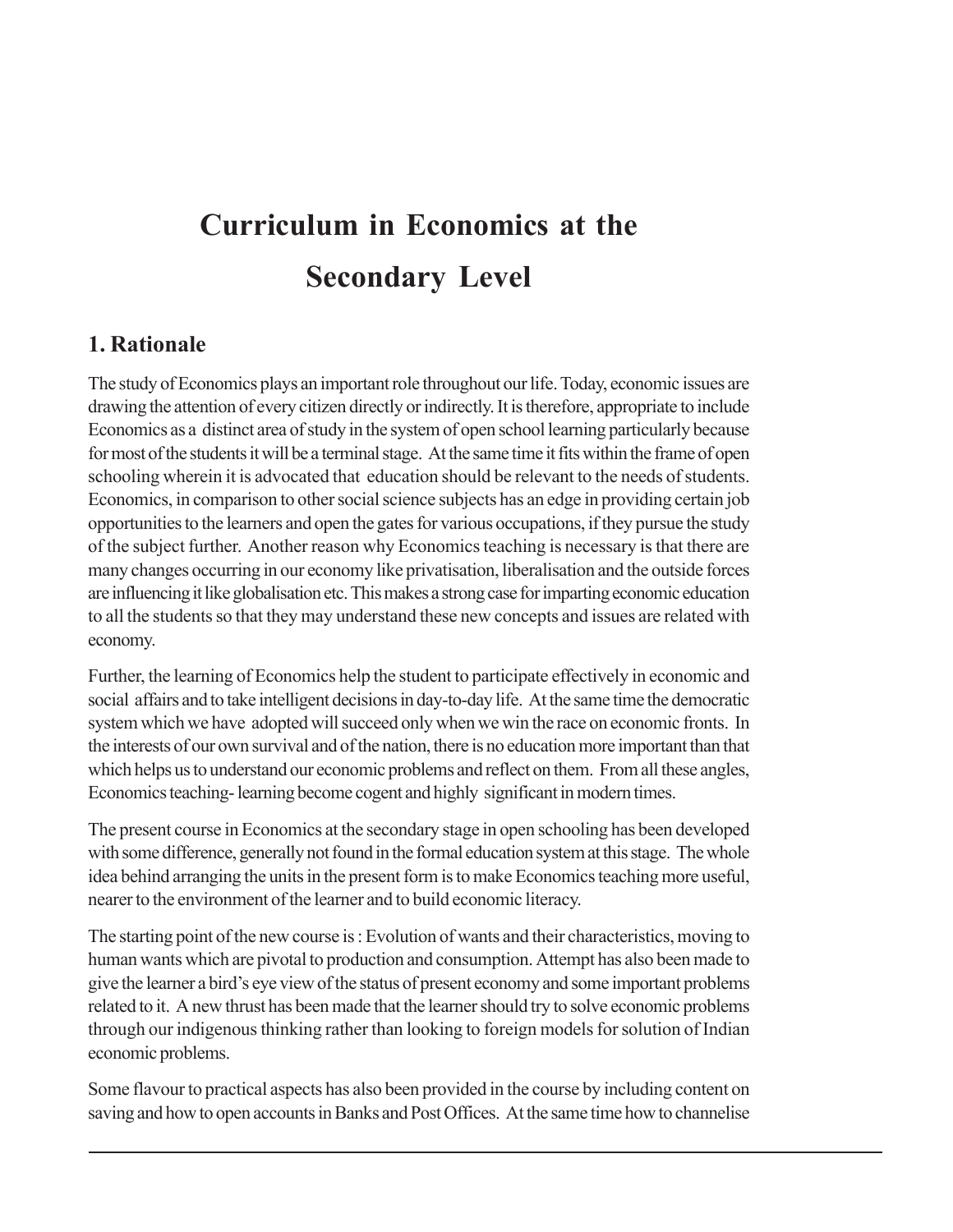the savings in different schemes of these economic institutions has also been told. Last but not the least, a hidden idea is also there that students may be acquinted with the latest economic data and draw simple inferences. It is expected that this all will make Economics teaching learning interesting and relevant.

### **2. Objectives**

- To acquaint students with the contemporary economic problems and to help them appreciate the efforts being made to solve these problems.
- To foster an urge among students for effective participation in the task of economic **reconstruction**
- To prepare students to cope with the necessary stress and strain during the process of economic development.
- To acquaint students about different criteria of dividing world economy and find out why some countries are rich and some poor.
- To develop among students an understanding of nation's physical and human resources and their potentialities for economic development.
- To deepen the knowledge and understanding about the impact of development on environment.
- To develop among students favourable attitudes towards conservation and wise use of our natural resources avoiding their misuse and wastage.
- To help students understand that various sectors of Indian economy are interlinked and that all the sectors must develop simultaneously through planned and coordinated efforts.
- To familiarise students with basic terminology and elementary ideas of Economics.
- To help students acquire skills in interpreting simple statistical data.

### **3. Course Structure**

#### **Distribution of Marks**

| S.No.    | <b>Title of the Module</b>                  | <b>Marks</b> | <b>Hours</b> |
|----------|---------------------------------------------|--------------|--------------|
|          | Evolution and Characteristics of Wants      |              | 15           |
|          | Human Wants and Production                  | 8            | 20           |
| 3        | Increasing Production of Goods and Services | 7            | 15           |
| 4        | Distribution of Goods and Services          | 7            | 15           |
| $\Delta$ | Buying of Goods and Services                | 7            | 17           |
| 6        | Selling of Goods and Services               | 8            | 23           |
|          | Savings: Banks, Post Offices and Insurance  | 8            | 20           |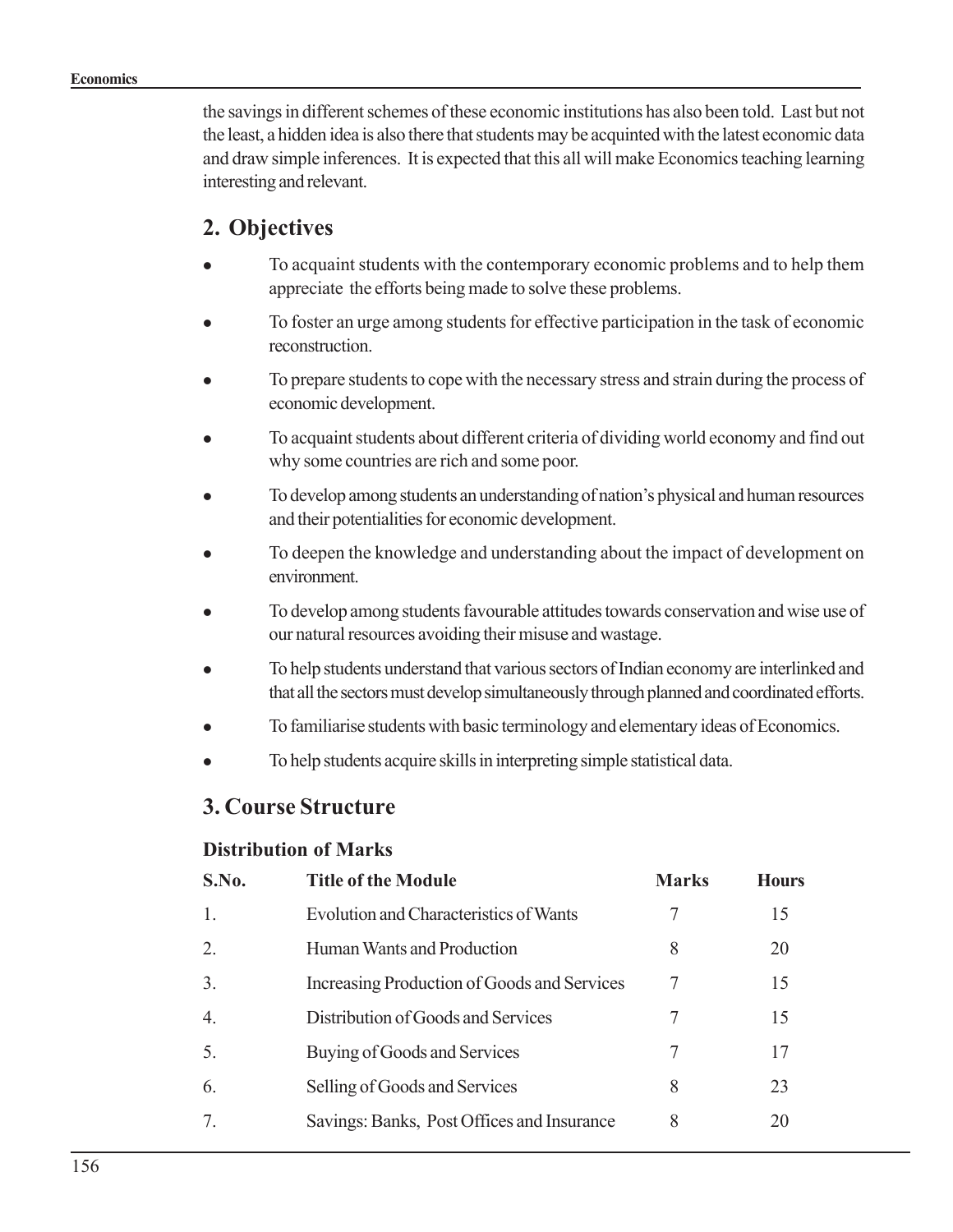|     |                                                |     |     | Curriculum |
|-----|------------------------------------------------|-----|-----|------------|
| 8.  | Understanding an Economy                       |     | 15  |            |
| 9.  | Indian Economy: An overview and problems       | 19  | 50  |            |
| 10. | World Economy                                  | 10  | 25  |            |
| 11. | <b>Environment and Sustainable Development</b> | 10  | 25  |            |
|     |                                                | 100 | 240 |            |

### **4. Evaluation**

The evaluation system for this subject would consist of internal evaluation through Tutor Marked Assignment (TMA) and external examination. The awards of TMA will be reflected separately on the Mark Sheet. The external examination will be conducted twice a year. Besides these, there will be certain inbuilt components of self evaluation such as Intext Questions, Terminal exercise, etc.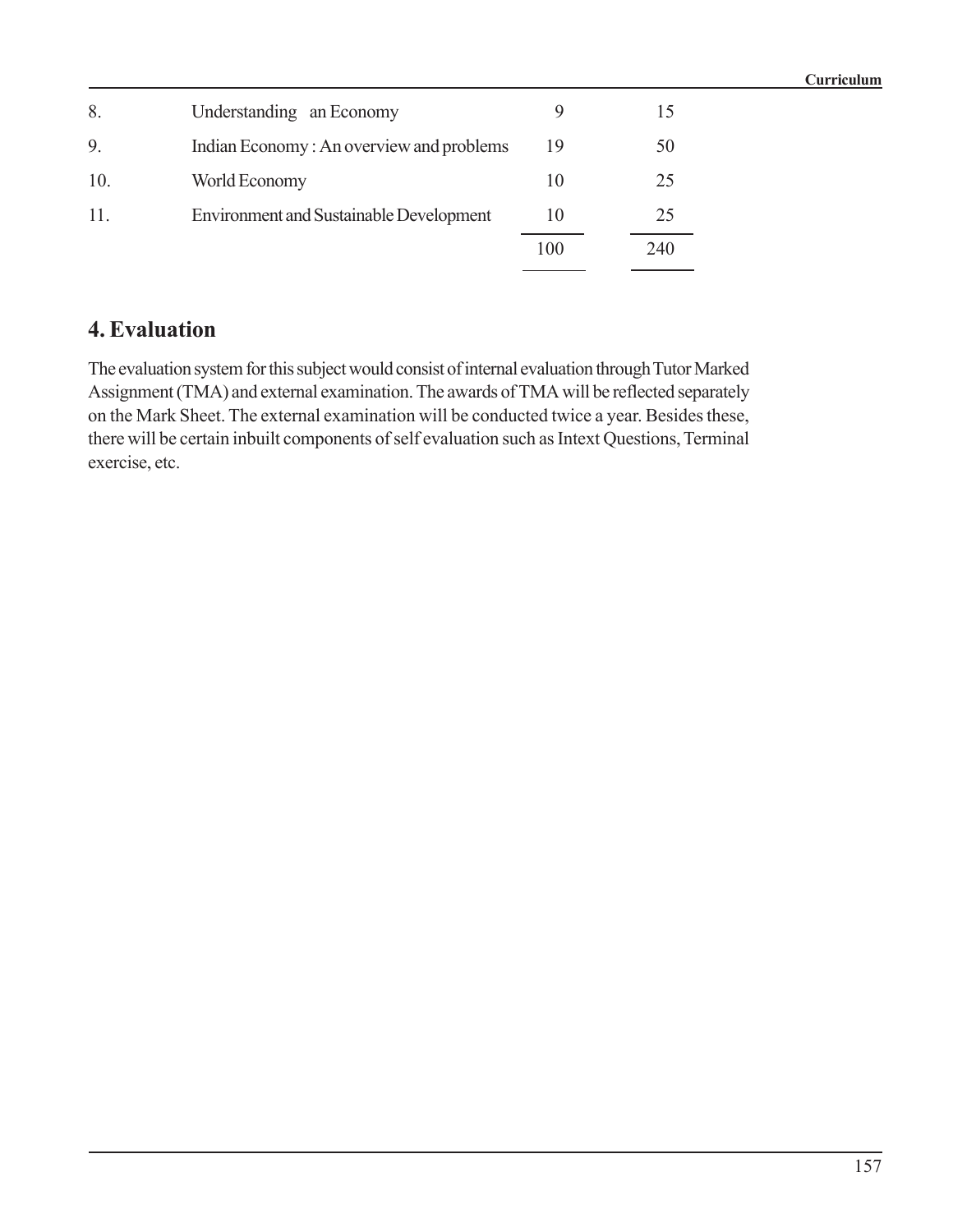### **5. Course Description**

## **Module : 1**

## **Evolution and Characteristics of Wants**

### **Approach Marks 7**

Human wants are unlimited. Wants are of different types. They are of different characteristics. The wants are further classified into necessities, comforts and luxuries. As society grows wants also grow and change. This module is about the evolution and characteristics of wants, difference between desire and wants, growth of wants and their relationship with limited resources.

#### **1.1 Evolution Of Wants**

- 1.1.1 Wants-how they arise and grow
- 1.1.2 Growth of wants their interdependence
- 1.1.3 Growing wants-their effects
- 1.1.4 Difference between desire and want

#### **1.2 Characteristics Of Wants**

- 1.2.1 Unlimited wants
- 1.2.2 Wants arise again and again; also change
- 1.2.3 Different types of wants
- 1.2.4 Expanding nature and growth of wants
- 1.2.5 Relationship between wants and limited resources
- 1.2.6 Maximum satisfaction through limitation of wants-the Indian philosophical view point

# **Module : 2**

## **Human Wants and Production**

### **Approach Marks 8**

Human wants are satisfied by goods and services which are carried through various economic activities. However, some non-economic activities also satisfy human wants. Growing wants require more and more production of goods and services. Production activities are organised by private, public and cooperative sectors. Production is done by various factors of production. This module describes how goods and services are produced and how the production is organised.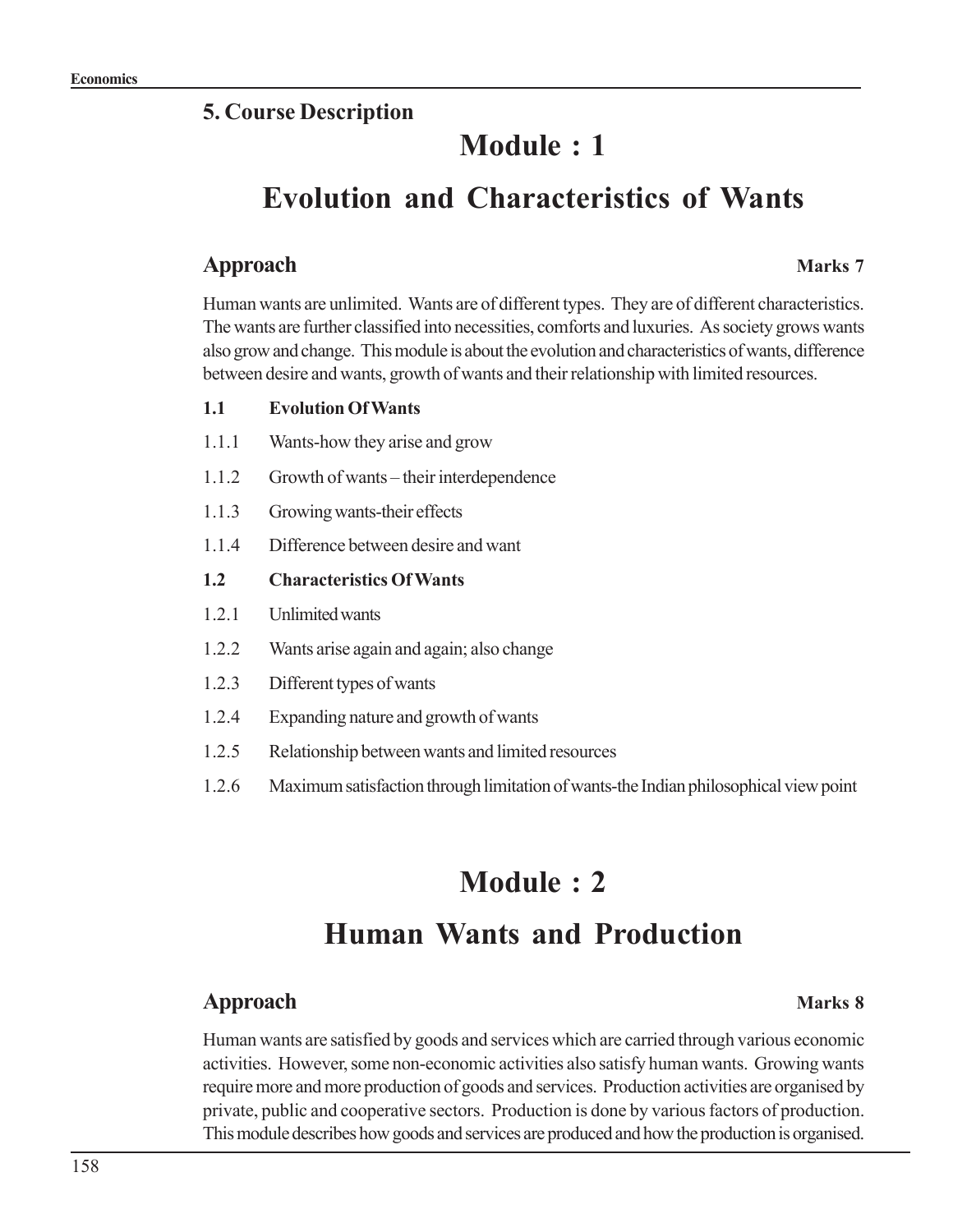| 2.1   | <b>Human Wants And Economic Activities</b>                                |
|-------|---------------------------------------------------------------------------|
| 2.1.1 | Human wants-basis of all economic activities                              |
| 2.1.2 | Economic and non-economic activities                                      |
| 2.1.3 | Economic activities in relation to production, consumption and investment |
| 2.2   | <b>Goods And Services</b>                                                 |
| 2.2.1 | Meaning of Goods and Services in Economics                                |
| 2.2.2 | Goods and Services-essential for satisfying human wants                   |
| 2.2.3 | Goods and Services – Classification and significance                      |
| 2.3   | <b>Production Of Goods And Services</b>                                   |
| 2.3.1 | Factors of production - Types and their combined use in production.       |
| 2.3.2 | Factors of production – their returns                                     |
| 2.4   | <b>Organisation Of Production</b>                                         |
| 2.4.1 | Production Units – Classification on the basis of ownership               |

2.4.2 Government, Private and Cooperative Sectors-their function in organisation of production

## **Module : 3**

## **Increasing Production of Goods and Services**

### **Approach Marks** 7

Human wants are satisfied by the use of goods and services. Due to increase in wants, production of goods and services is also to be increased. Goods are produced by different types of industries – some are large and some small. Households also produce goods and services. Economic development of the country is possible through increasing production and productivity. In this task the role of science and technology is very important.

- **3.1 Need For Increasing Production**
- 3.1.1 Increasing production for achieving economic development and social welfare of the people
- **3.2 Scale Of Production**
- 3.2.1 Household to small scale and small scale to large scale. Production catering consumption needs of various types of consumers
- 3.2.2 Importance of Production and Productivity
- 3.2.3 Industrial Revolution role in increasing Production
- 3.2.4 Use of Science and Technology in increasing production, quality goods and services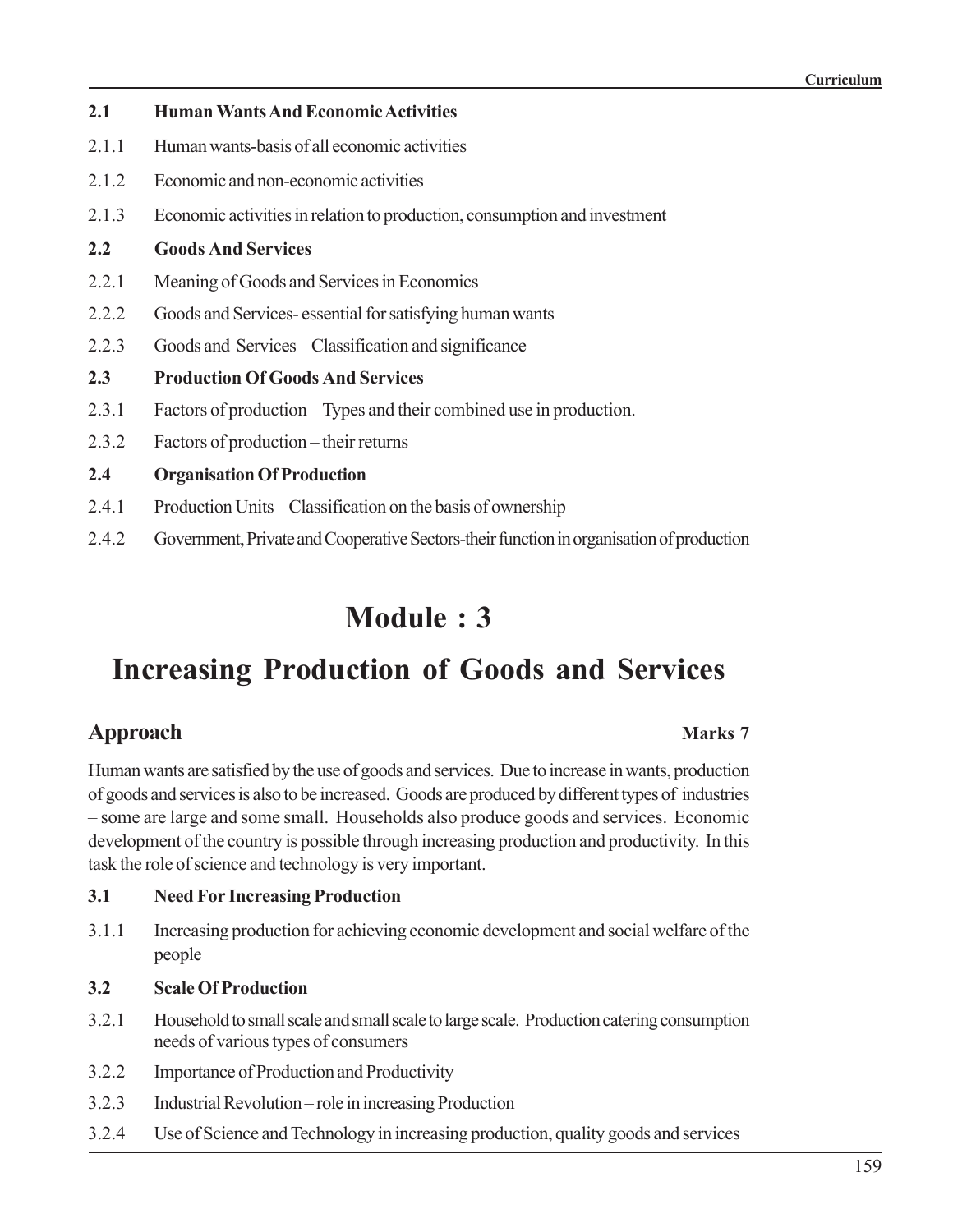## **Module : 4**

## **Distribution of Goods and Services**

#### **Approach Marks 7**

There are many intermediaries between the producers and final consumers who help in moving goods and services in the system distribution of net work. This net work comprises of markets, wholesalers, retailers and different types of infrastructure. Market is a place where buying and selling of commodities is done. In practical life, we see different types of markets likewise we have different types of traders. They handle the volume of goods and services. In this process, infrastructure is also needed. The process of distribution is affected in times of strike, war and other emergencies. With globalisation, there is a dramatic change in the distribution system. Today with the help of internet, consumers can order goods and services directly from producers.

#### **4.1 Distribution**

- 4.1.1 Meaning of Distribution
- 4.1.2 Importance of Distribution
- 4.1.3 Factors affecting Distribution process
- 4.1.4 Network of intermediaries between producers and final consumers of goods and services
- 4.1.5 Effects of distribution

#### **4.2 Role Of Science And Technology**

- 4.2.1 Role of Transport, communication, warehousing and insurance
- 4.2.2 Advertising
- 4.2.3 Impact of globalisation

## **Module : 5 Buying of Goods and Services**

### **Approach Marks 7**

Buying and selling are two important economic activities. Buyers can be classified as household, firms and government. Buying capacity of consumer depends on his/her means. Some of the important aspects of means are current income, past and present savings, borrowing and loans. There is an uneven distribution of these means between people. It is therefore imperative to acquire these means by increasing production activities in different sectors of our economy.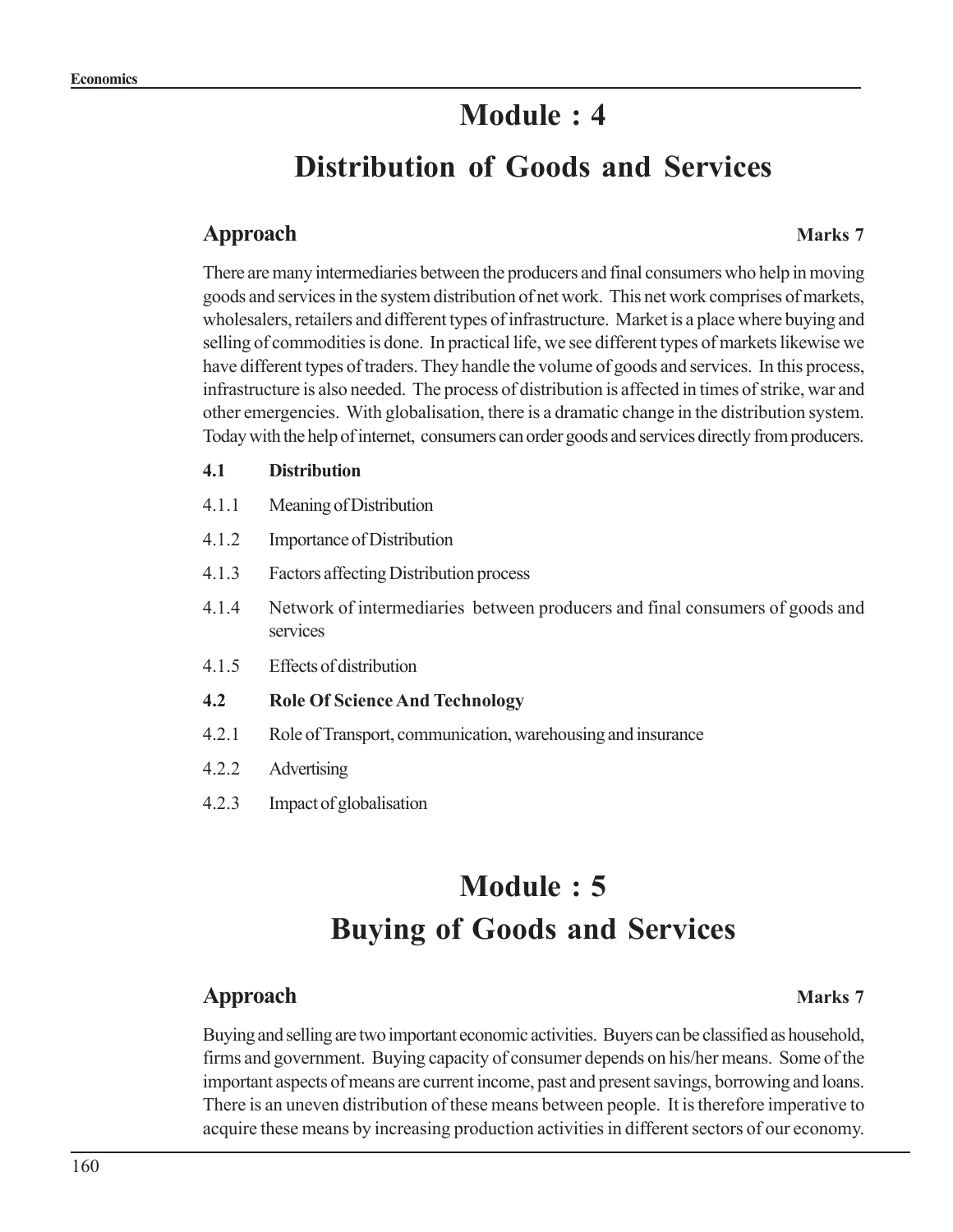There is also a great need to improve opportunities through education and training. Government schemes related to generating employment help in increasing opportunities of acquiring means.

#### **5.1 Buyers and Buying**

5.1.1 Classification of buyers into Household, Firms and Government

#### 5.2 **Means of Buying and Helping the Poor**

- 5.2.1 Current income, past savings, borrowings and loans
- 5.2.2 Unequal distribution of means-need to narrow the gaps

#### **5.3 Acquiring Means Of Buying**

- 5.3.1 Different sectors of the Economy
- 5.3.2 Production activities in Primary, Secondary and Tertiary sectors of the economy.
- 5.3.3 Unequal opportunities for acquiring means

#### **5.4 Helping The Poor**

5.4.1 Providing opportunities to the poor. Giving them education and training for their upliftment

#### **5.5 Factors Effecting Buying**

- 5.5.1 Depends on Income, Availability of goods and services, Prices of different Commodities
- 5.5.2 Effects of rise and fall in purchasing power

## **Module : 6**

## **Selling of Goods and Services**

### **Approach Marks 8**

Sellers, like buyers, are the other side of the coin in economic activity. Those sellers who operate within the domestic country are called domestic sellers and those who deal at the international level are called international sellers. On the basis of ownership they are categorised as private and government sellers. On the basis of quantity sold, they are classified as wholesalers and retailers. Market is a place where sales transactions are done. In normal conditions, the prices of the commodities in market are determined by the factors of demand and supply. Sometimes Government also exercises control on prices, they are called administered prices. Government influences demand and supply by imposing taxes and subsidies.

#### **6.1 Sellers**

- 6.1.1 Sellers of goods and services
- 6.1.2 Wholesalers and retailers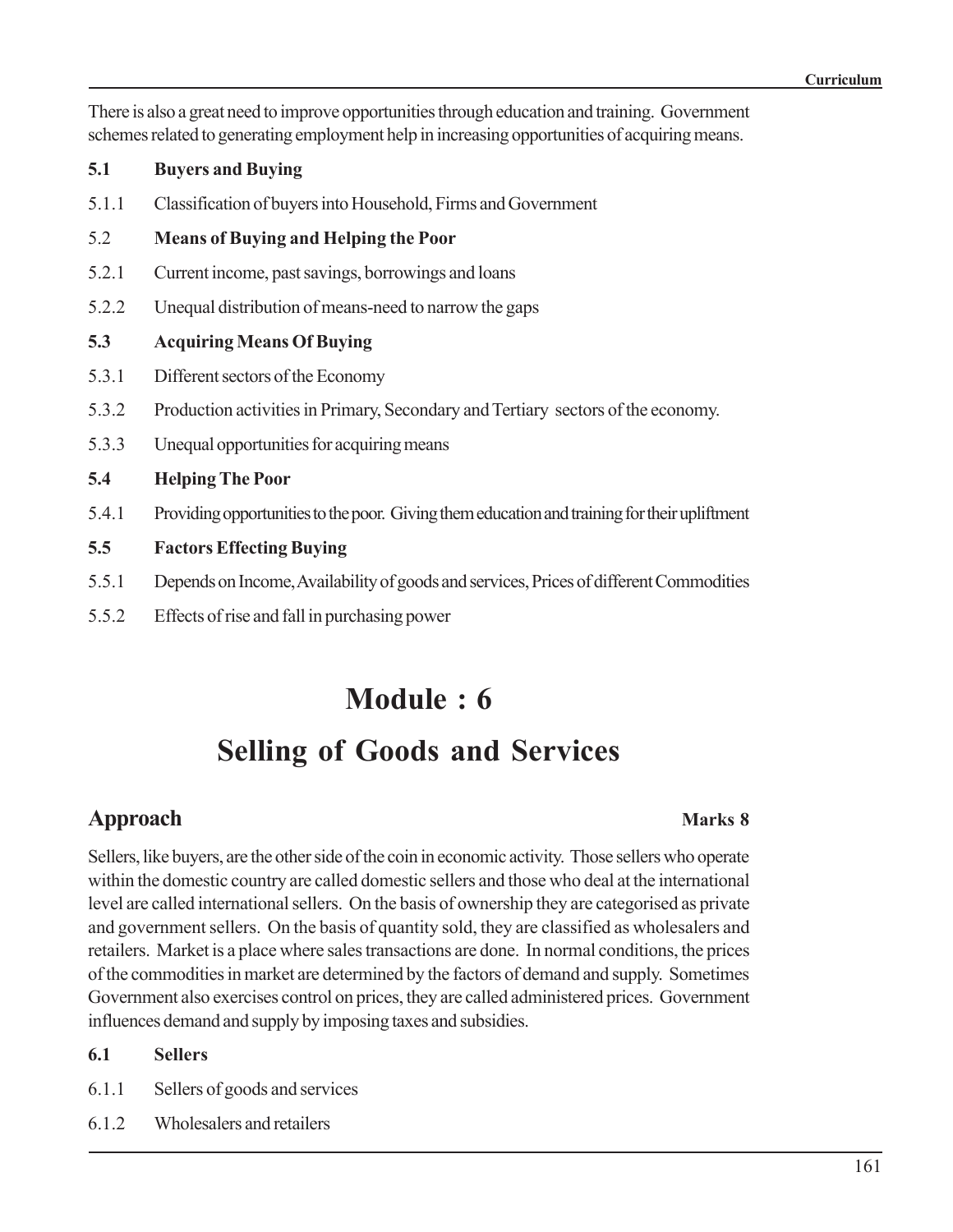- 6.1.3 Private sellers and Government sellers
- 6.1.4 Domestic sellers and international sellers
- **6.2 The Process of Selling**
- 6.2.1 Types of Markets
- 6.2.2 Identification of buyers
- 6.2.3 Sales promotion
- 6.3 **Prices of Goods and Services**
- 6.3.1 Market determined price
- 6.3.2 Government determined price
- 6.3.3 Support price
- 6.3.4 Token price
- **6.4 Quantities Sold And Purchased**
- 6.4.1 Price at which demand and supply are equal
- 6.4.2 Taxes and subsidies
- 6.4.3 Public distribution system.

## **Module :7**

## **Savings : Banks, Post Offices and Insurance**

#### **Approach Marks 8**

In an economy, there are many individuals who forgo their present consumption and save for the future. At the same time there are many individuals who spend more than their income and need to borrow. Individuals with surplus funds who prefer to take less risks deposit their money in Banks and Post Offices because their funds are safe in these deposits. Some people prefer to invest their savings in various Insurance schemes. This type of economic activities i.e. depositing funds with banks, post offices and in insurance schemes reward them returns. In turn banks, post offices and insurance lend deposited funds to individuals, government and institutions etc. who are in need of money. In India, householders are main savers while private, corporate and government sectors are the main borrowers. Banks, Post Offices and insurance are the intermediaries between householders and borrowers for mobilising savings. Individuals, having surplus funds deposit their savings in various schemes of Banks, Post Offices. They also opt for various insurance schemes, particularly life insurance and medical to secure the future. They some time also go for the schemes of General Insurance.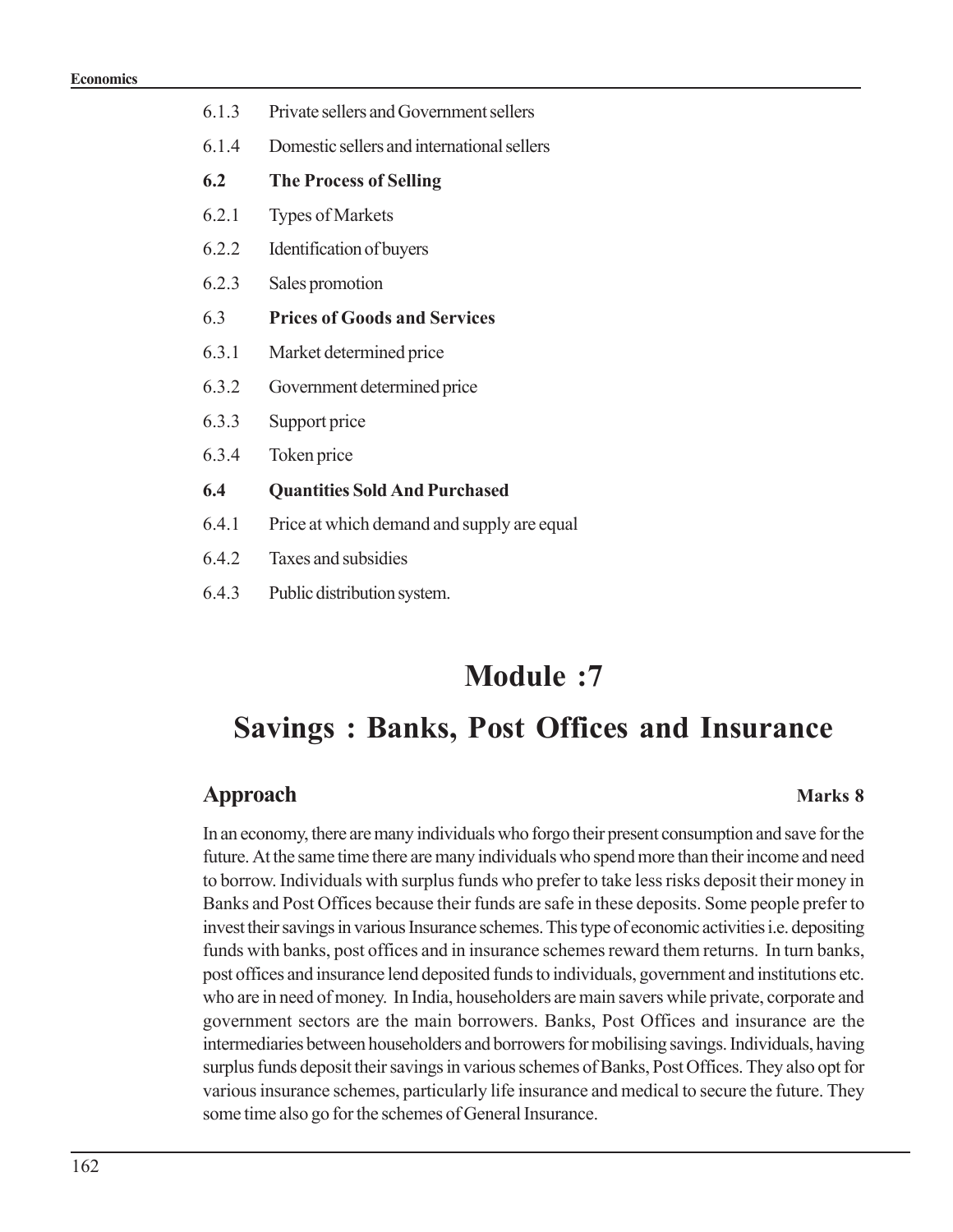| 7.1   | <b>Savings</b>                                                                                 |
|-------|------------------------------------------------------------------------------------------------|
| 7.1.1 | Meaning of savings                                                                             |
| 7.1.2 | Importance of savings                                                                          |
| 7.1.3 | Types of Savers and Borrowers                                                                  |
| 7.1.4 | Role of Banks and Post offices in mobilising savings                                           |
| 7.2   | <b>Savings In Banks And Post Offices</b>                                                       |
| 7.2.1 | Types of Accounts – Saving Bank Account and Fixed Deposit Account in Banks and<br>Post Offices |
| 7.2.2 | Various saving schemes in Banks and Post Offices                                               |
| 7.2.3 | Procedures for opening various accounts in Banks and Post Offices                              |
| 7.2.4 | Role of Savings in country's development                                                       |
| 7.3   | <b>Savings For Insurance</b>                                                                   |
| 7.3.1 | Concept and simple meaning of Insurance                                                        |
| 7.3.2 | Various types of insurance schemes in different sectors of Indian economy                      |
| 7.3.3 | Meaning of Life Insurance, Medical Insurance and other Insurance schemes for                   |
|       | children, etc. and General Insurance.                                                          |

7.3.4 Role of Insurance in country's development.

## **Module : 8**

## **Understanding an Economy**

## **Approach Marks** 9

This module narrates the meaning of an economy, different types of economy on the basis of ownership and control overmeans of production and level of development. All economies also confront some central problems and look forward for their solutions. While discussing central problems, the problem of scarcity and choice will also be focused in narration of this module.

### **8.1 Meaning Of An Economy**

8.1.1 Simple description of economy – with suitable examples.

### **8.2 Types Of Economy**

- 8.2.1 (A) on the basis of ownership and control over means of production
	- (i) Capitalist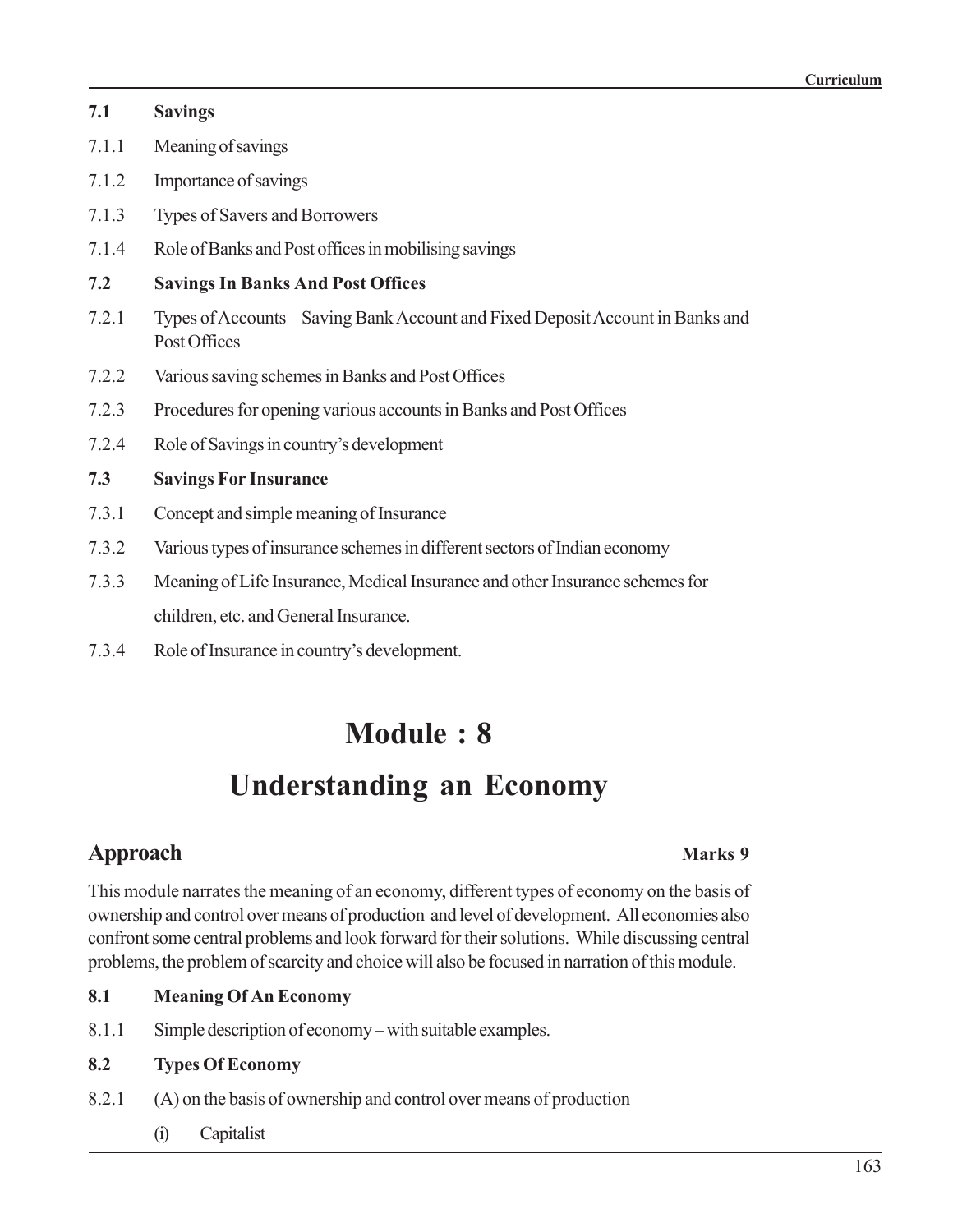- (ii) Socialist
- (iii) Mixed economy
- 8.2.2 (B) on the basis of level of development:
	- (i) Developed economy, and
	- (ii) Developing economy.
- 8.2.3 Difference in the economies which are based on the 'ownership and control over means of production' and on the basis of 'levels of development'.
- 8.2.4 Meaning of Economic Development and Economic Growth.

#### **8.3 Central Problems Of An Economy**

- 8.3.1 What to produce
- 8.3.2 How to produce
- 8.3.3 For whom to produce
- 8.3.4 Reasons for calling central problems as central to economy
- 8.3.5 Problem of scarcity and choice

#### **8.4 Solution Of The Central Problems**

- 8.4.1 Price Mechanism
- 8.4.2 Planning

## **Module : 9**

## **Indian Economy : An Overview and Problems**

#### **Approach Marks** 19

This module gives an overview of the Indian economy, its basic features like predominance of agriculture, low level of production and consumption, low per capita income etc. 'India lives in its villages' is repeatedly mentioned but less understood in totality. The module will discuss the basic features of economy, and consider few most important problems which the economy is facing since independence. The solutions for the problems will be found out keeping in view the Indian perspective.

#### **9.1 Basic Features Of The Indian Economy**

- 9.1.1 Predominance of agriculture, present state of agriculture (with special reference to various schemes under taken for improvement of agriculture)
- 9.1.2 Low level of production and consumption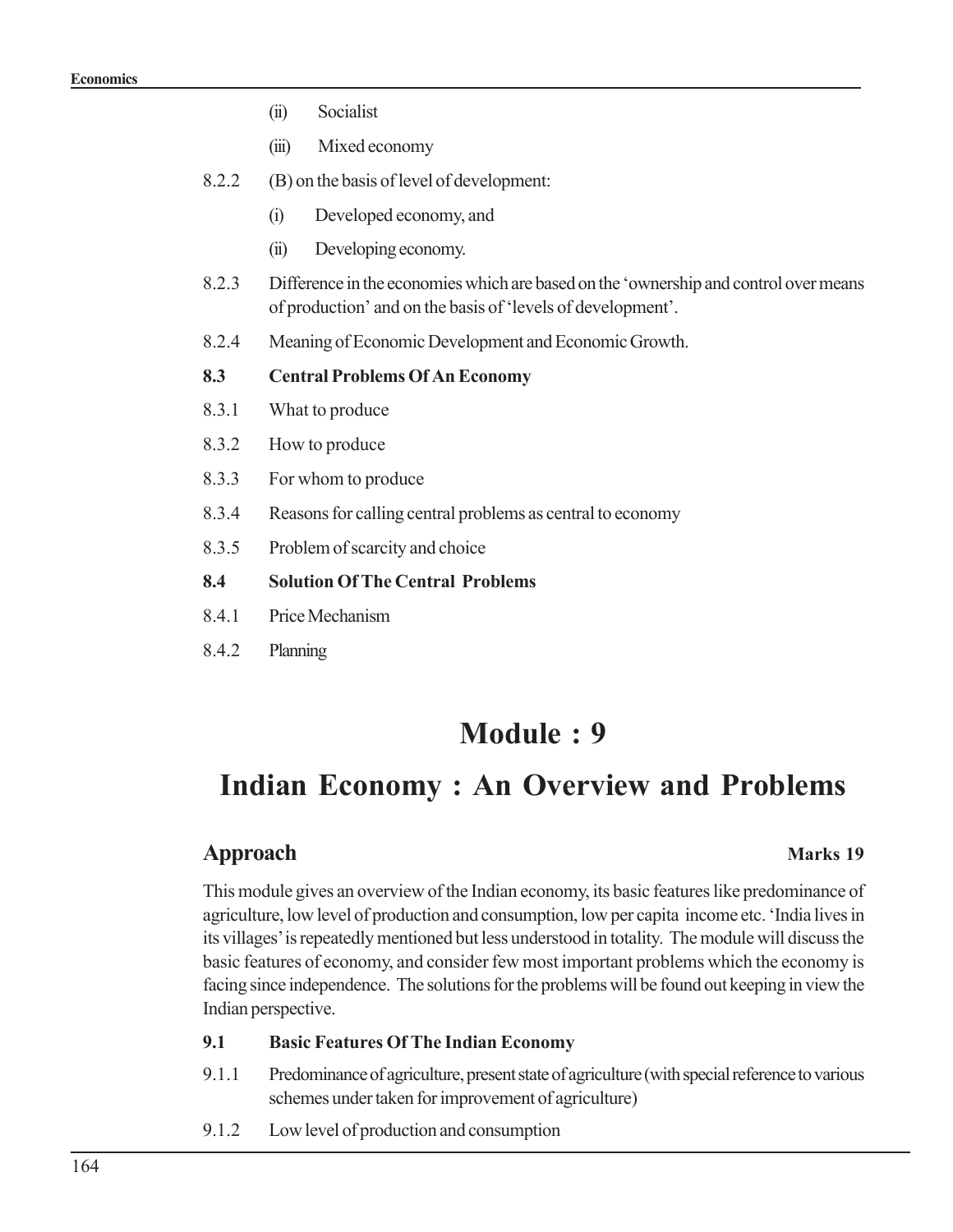- 9.1.3 Low per capita income
- 9.1.4 Rural face of the economy
- 9.1.5 Some other important features

#### **9.2 Various Sectors Of Indian Economy**

- 9.2.1 Public, Private, Joint and Cooperative Sectors meaning, importance and features
- 9.2.2 Agriculture, Industry, Service Sectors meaning, importance and their contribution to national income
- 9.2.3 Interlinkages between the factors for the growth of economy
- 9.2.4 Contribution of various sectors to National income
- 9.2.5 Concept of National Income (A bird's eye view) and per capita National Income
- 9.2.6 Role of workers in increasing National Income, thus increasing prosperity of the Nation

#### **9.3 Important Problems Before The Economy**

#### **9.3.1 Population**

Meaning and Definition, Census, Trends, Factors affecting population growth/decrease (demographic and non-demographic), Composition (age, sex, marital status, literacyrural, urban), Distribution, Measures to check population growth in India

#### **Population and Development**

Population and Economic Development, Population and Social Development, Population and Quality of life, Population Issues related to Development : Education, Health, Housing, Traditional Values and Beliefs, Impact of Population on development.

#### **9.2.2 Poverty**

Meaning of Poverty, Poverty Line, Poverty Estimates in India, Magnititude of Poverty and Implication, Poverty eradication Programmes.

#### **9.2.3 Unemployment**

Meaning of unemployment, Types of unemployment, Causes of unemployment in India, Brain drain

#### **9.4 Consumer Awareness**

Meaning of consumption, Increasing vis-à-vis minimizing consumption – the Indian view point (minimizing excess consumption and sharing with poor), Consumer Exploitation, Consumers rights and duties, Legislation for protecting consumer's rights, Need for Consumer Education

#### **9.5 Planning**

Meaning and Need for planning, Planning after Independence. Five Years Plans with special reference to latest plan. Towards Liberalization, Privatisation, and Globalisation, New Economic Policy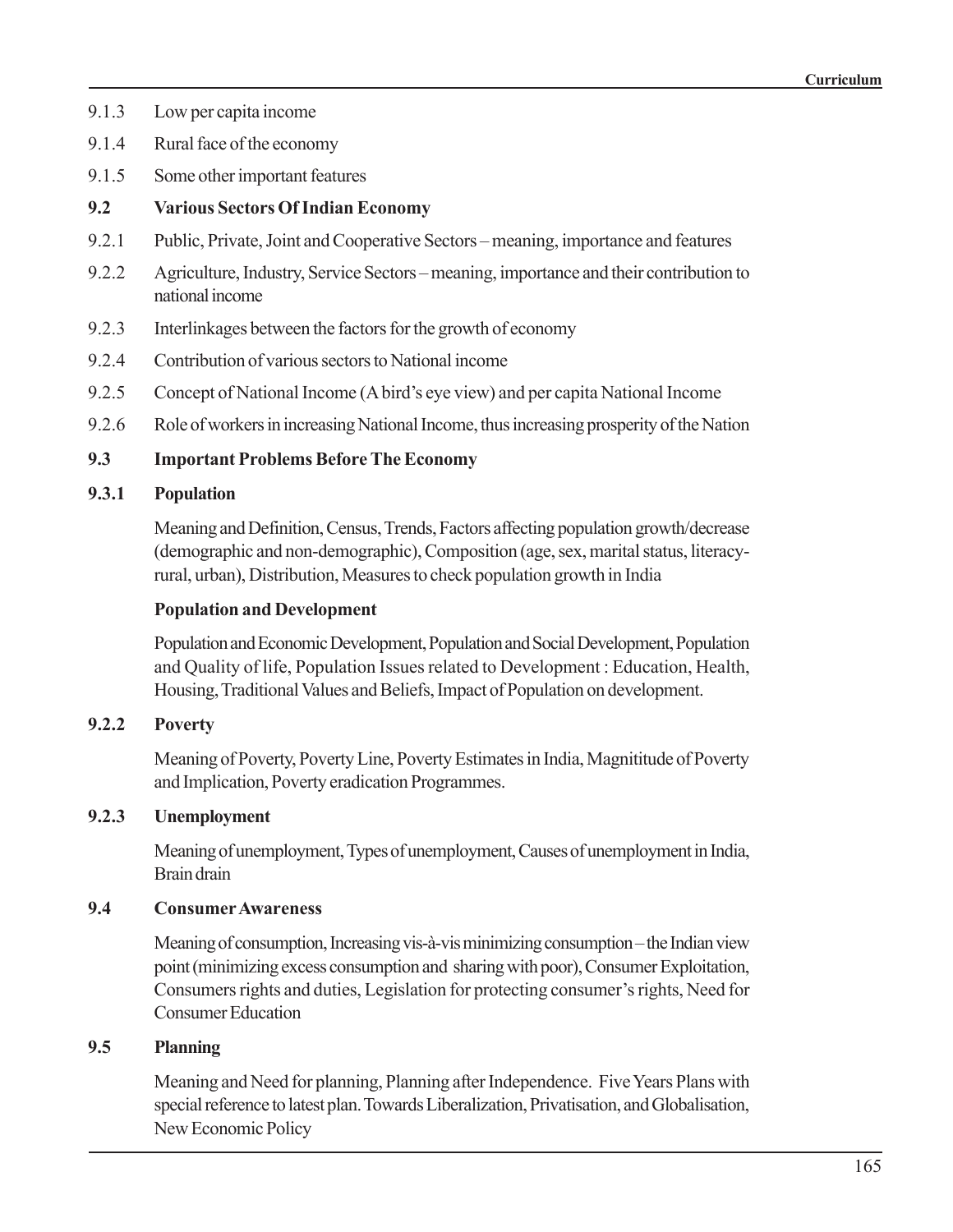## **Module : 10 World Economy**

#### **Approach Marks 10**

A candid appraisal reveals widening disparities between developing and developed countries. It is difficult to give productive work and a good quality of life to 2.5-3.0 billion people now living on less than \$2 a day. Three billion people are likely to be added to developing countries by 2050 making the situation more worse. These are some observations of the World Development Report 2003.

There are various ways to classify world economy. The new method is to classify economies on the basis of Human Development Index which is spelled out in the various Human Development Reports. Human Development Report is published annually by UNDP which defines "development as a process of widening people choice."

#### **10.1 World Economy**

- 10.1.1. Criteria for classification
- 10.1.2. Characteristics of developed economies
- 10.1.3. Characteristics of developing economies, distinction between the two
- 10.1.4. Factors determining development.
- 10.1.5. Bridging the gap

#### **10.2 New Approach To Development**

- 10.2.1 Human Development-detailed discussion on the basis of reports so far brought out by UNDP
- 10.2.2 Parameters and Indicators of Development (as mentioned in Human Development Reports)

#### **10.3 World Trade**

- 10.3.1 Need and importance of World Trade
- 10.3.2 WTO and Patent Business-Intellectual Property Right (IPR) and its implications
- 10.3.3 Factors affecting world trade
- 10.3.4 Sharing of Material and Human Resources through collaboration and migration.